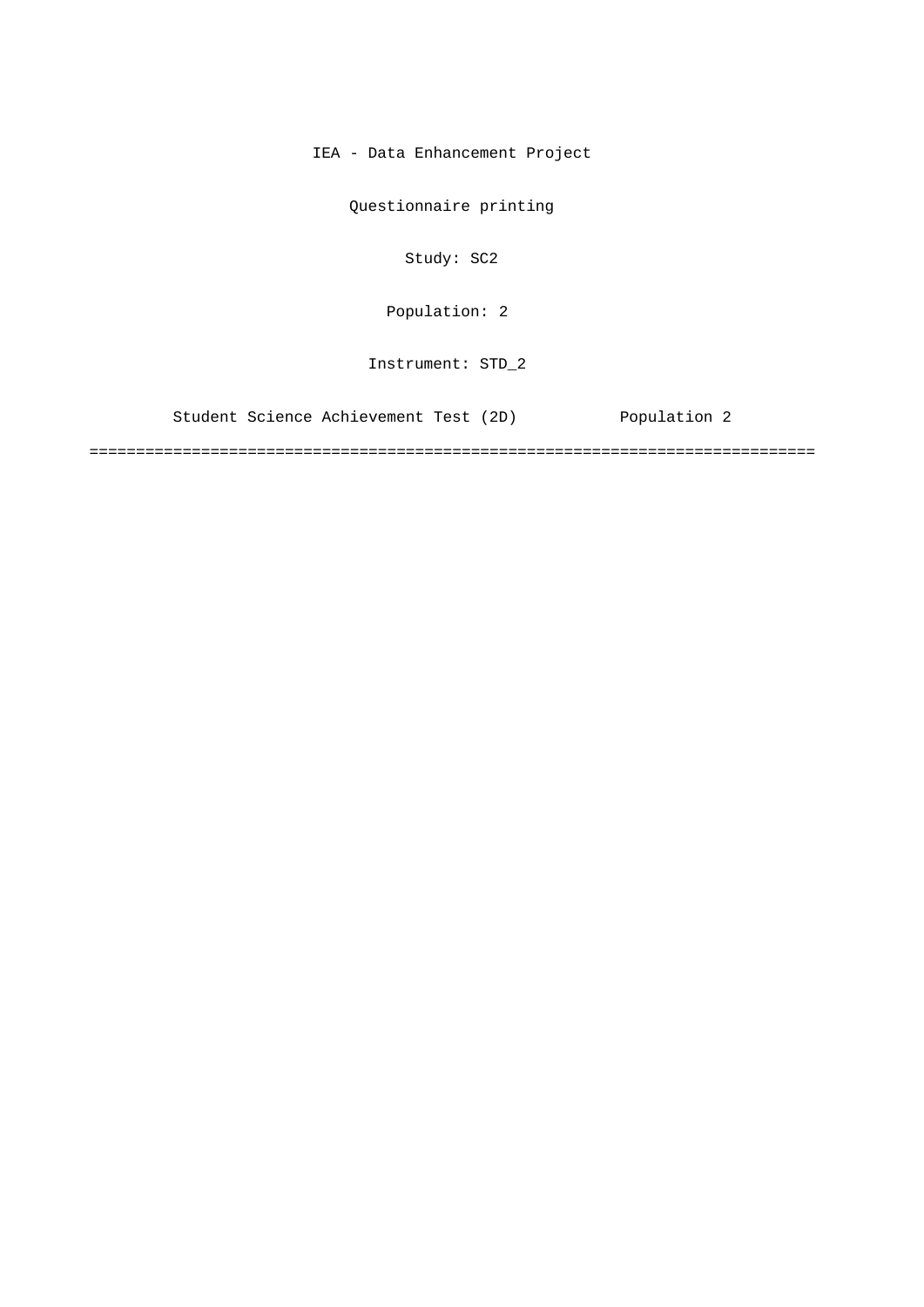------------------------------------------------------------------------------ ------------------------------------------------------------------------------ ------------------------------------------------------------------------------ ------------------------------------------------------------------------------ ------------------------------------------------------------------------------ ------------------------------------------------------------------------------ 1 If you are facing North early in the morning, where is the Sun? A to your left B to your right C behind you D in front of you E above you P2D01 2 The diagram shows five different Celsius thermometers. The normal human body temperature is 37 øC (degrees Celsius). The body temperature of sick people ranges from about 36 øC to 42 øC. Which thermometer would be most suited for accurately measuring body temperature? A thermometer A B thermometer B C thermometer C [ 5 Pictures of thermometers ] D thermometer D E thermometer E P2D02 3 A dish contains 2 g (grams) of salt dissolved in 8 g of water. The dish of salty water is placed in the Sun. 5 g of the contents of the dish evaporates into the atmosphere. What is in the remaining 5 g of solution? A 2 g of salt and 3 g of water B more than 1.5 g of salt and 3.5 g of water C 1 g of salt and 4 g of water D 5 g of water only E less than 0.5 g of salt and 4.5 g of water P2D03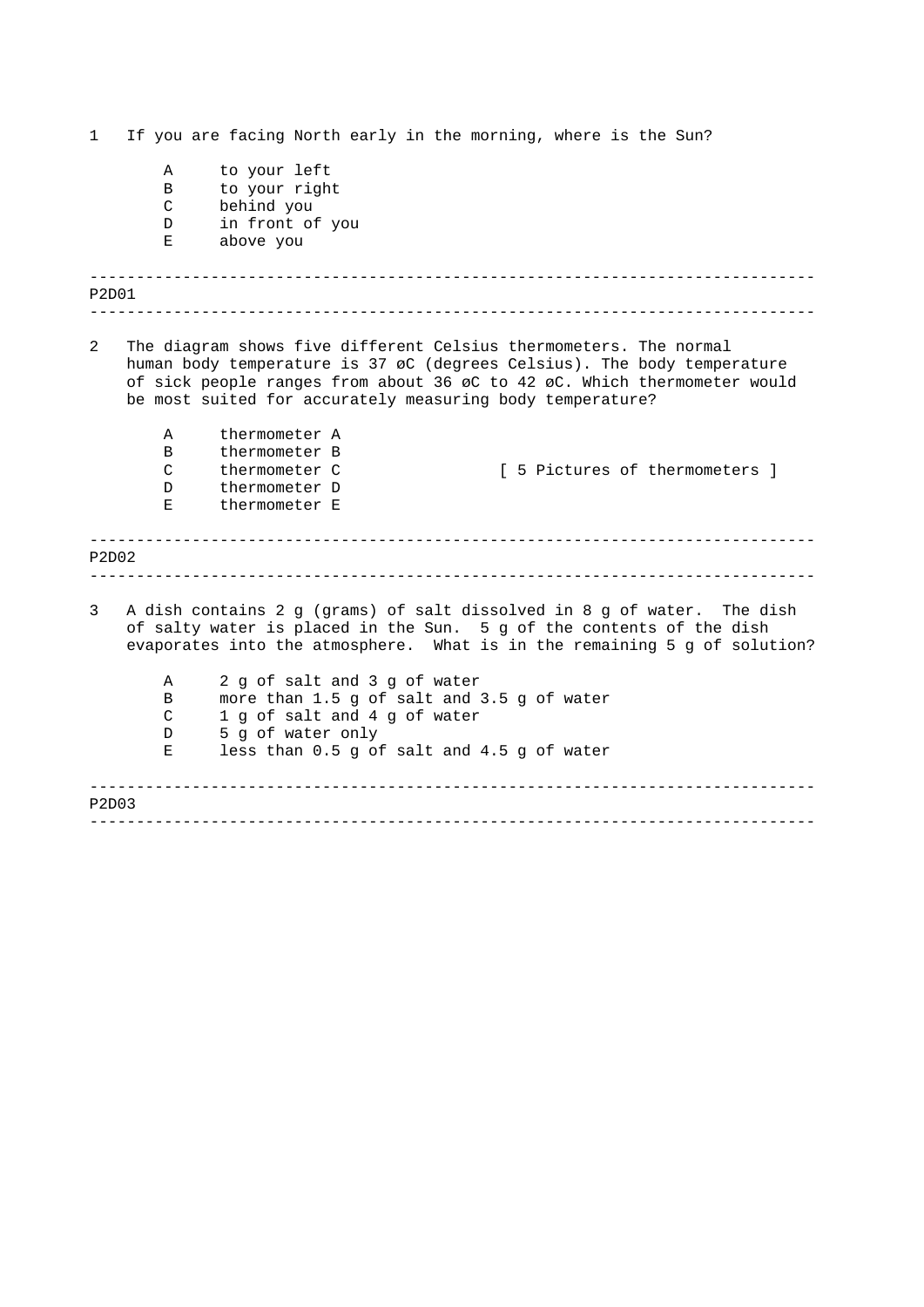4 The table below shows the melting point of five elements.

| Melting point<br>Element<br>aluminium<br>660 øC<br>$649$ $\alpha$ C<br>magnesium<br>iron<br>$1535 \, \text{aC}$<br>$327 \, \text{C}$<br>lead<br>1083 øC<br>copper |  |  |
|-------------------------------------------------------------------------------------------------------------------------------------------------------------------|--|--|
|                                                                                                                                                                   |  |  |
|                                                                                                                                                                   |  |  |

Samples of all these elements are heated in an oven to a temperature of 1555 øC. If the temperature of the oven is then lowered, which of the samples would solidify first?

A aluminium B magnesium C iron D lead E copper

------------------------------------------------------------------------------ ------------------------------------------------------------------------------ P2D04

5 The table below gives the name, chemical formula and boiling point for some chemicals called alkanes.

| Name    | Formula | Boiling point     |
|---------|---------|-------------------|
| methane | CH4     | $-161$ øC         |
| ethane  | C2H6    | $-88$ øC          |
| propane | C3H8    | $-42 \, \text{C}$ |
| pentane | C5H12   | $36 \, \text{pC}$ |
| hexane  | C6H14   | $69 \, \text{aC}$ |
| heptane | C7H16   | 99 $\alpha$ C     |

Butane, which is an alkane, has a boiling point of 0 øC. What is its chemical formula most likely to be?

A C8H18 B C3H6 C C3H8 D C4H10 E C3H12

| P2D05 |  |
|-------|--|
|       |  |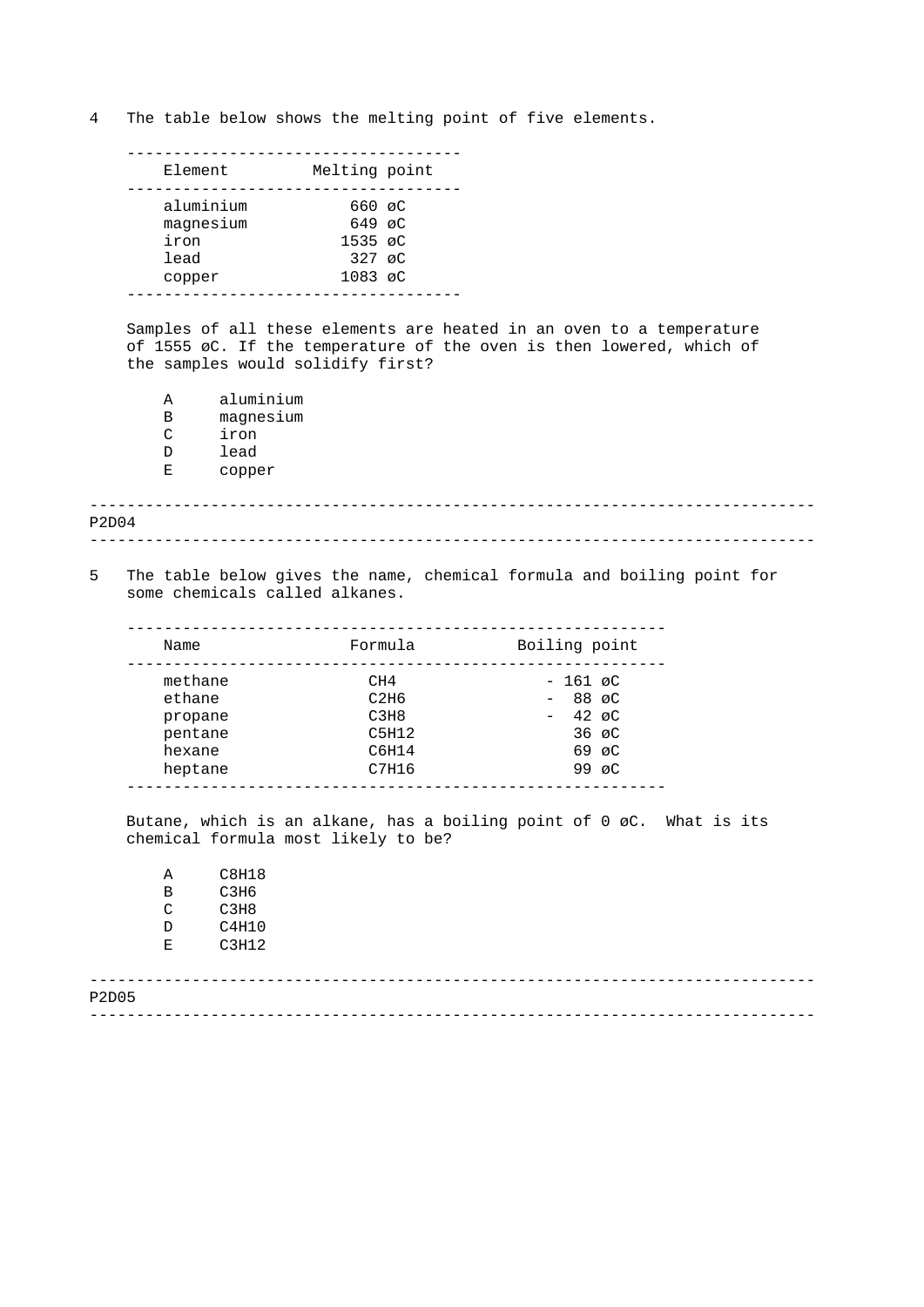| 6          |              | The surface of the Earth is not level although weathering and erosion<br>by wind and water have been occurring for millions of years.<br>Which of<br>the following is the best explanation of this observation? |  |
|------------|--------------|-----------------------------------------------------------------------------------------------------------------------------------------------------------------------------------------------------------------|--|
|            | Α            | The sea level keeps changing.                                                                                                                                                                                   |  |
|            | B            | Movements in the Earth's surface continue to occur.                                                                                                                                                             |  |
|            | C            | There has not been enough time.                                                                                                                                                                                 |  |
|            | D            | Temperature differences at the Earth's surface are not<br>large enough.                                                                                                                                         |  |
|            | Ε            | Wind and water erosion are not strong enough.                                                                                                                                                                   |  |
| P2D06      |              |                                                                                                                                                                                                                 |  |
| 7          |              | If equal amounts of the following foods are eaten, which one would<br>provide the most protein for the body?                                                                                                    |  |
|            | Α            | potatoes                                                                                                                                                                                                        |  |
|            | В            | apples                                                                                                                                                                                                          |  |
|            | $\mathsf{C}$ | rice                                                                                                                                                                                                            |  |
|            | D            | bread                                                                                                                                                                                                           |  |
|            | Ε            | chicken                                                                                                                                                                                                         |  |
| P2D07<br>8 |              | What is the main way that sweating helps your body?                                                                                                                                                             |  |
|            |              |                                                                                                                                                                                                                 |  |
|            | Α            | It cools your body.                                                                                                                                                                                             |  |
|            | В            | It keeps your skin moist.                                                                                                                                                                                       |  |
|            | C            | It keeps you from catching cold.                                                                                                                                                                                |  |
|            | D            | It gets rid of the salt in your body.                                                                                                                                                                           |  |
|            | Е            | It gets rid of excess water in your body.                                                                                                                                                                       |  |
| P2D08      |              |                                                                                                                                                                                                                 |  |
| 9          |              | The blood has many functions in the human body. Which one of the<br>following is not a function of the blood?                                                                                                   |  |
|            | Α            | to digest food                                                                                                                                                                                                  |  |
|            | В            | to protect against disease                                                                                                                                                                                      |  |
|            | C            | to carry food to the cells                                                                                                                                                                                      |  |
|            | D            | to carry waste material away from the cells                                                                                                                                                                     |  |
|            | Е            | to carry oxygen to different parts of the body                                                                                                                                                                  |  |
| P2D09      |              |                                                                                                                                                                                                                 |  |
|            |              |                                                                                                                                                                                                                 |  |